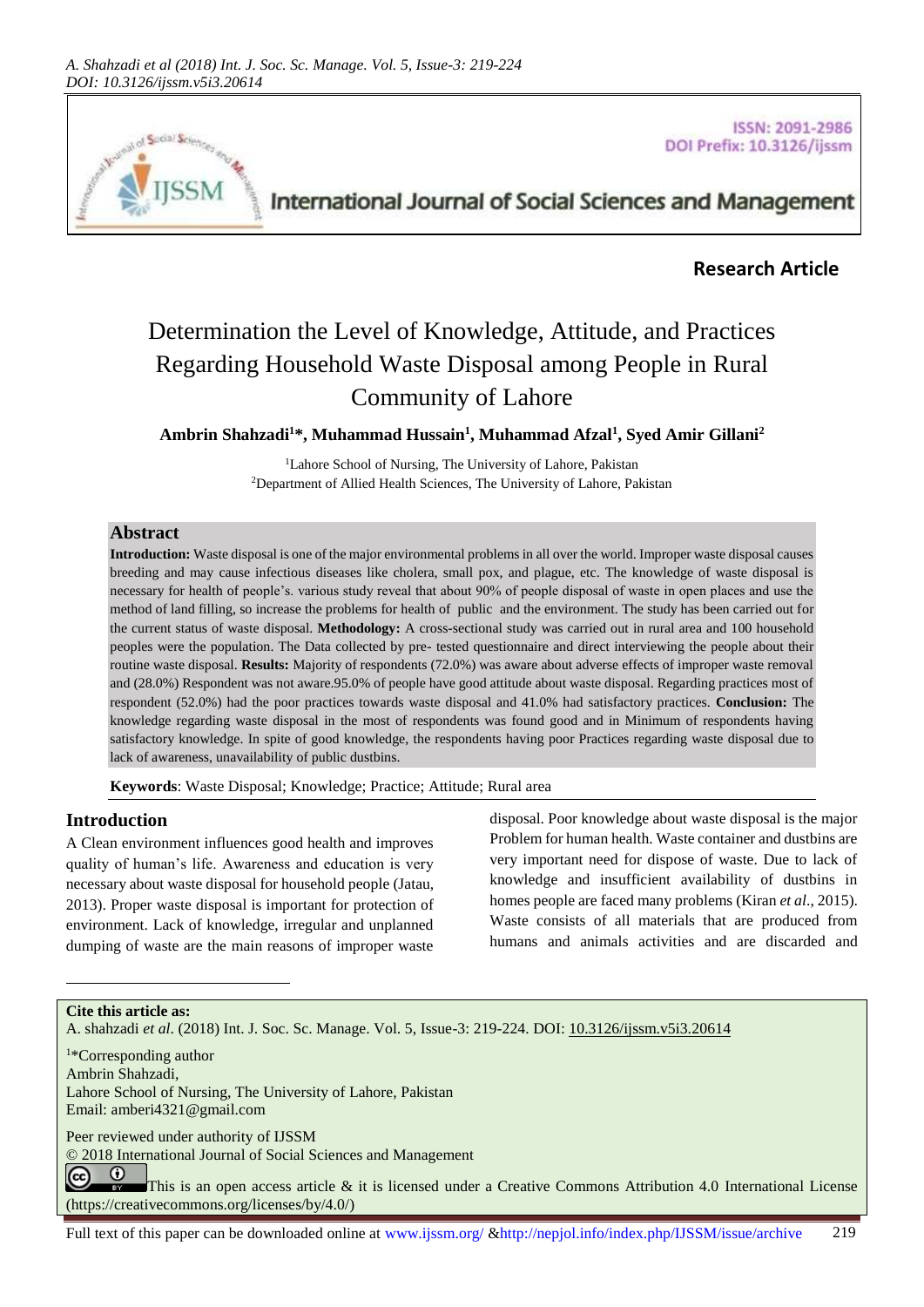useless. Waste disposal mean removing and destroying or storing damaged used or other unwanted materials include packing waste (glass, paper, or plastic), domestic, commercial and agricultural. Disposal including dumping, burial landfill sites (Adogu *et al*., 2015) People must have knowledge about household waste disposal. Awareness among people about dealing with waste is important. Inadequate and inappropriate knowledge of handling of household waste may have serious health consequences and a significant impact on the environment as well. If people have good knowledge towards household waste disposal they can prevent themselves from infectious diseases and keep their environment is clean (Jatau, 2013). People must have positive attitude towards household waste disposal. The attitude of people towards waste disposal is affected by their level of knowledge. Most of peoples due to lack of knowledge does not used the dustbins. Open defecation poses the serious threat to the health of peoples (Adeyemo, 2013). People with lack of Knowledge regarding household waste disposal have negative attitude towards waste disposal in their homes. They can achieve many health and environmental benefits if people play an important role in waste disposal. They reduce the harmful effects and prevent from many infectious diseases. Inadequate collection and improper disposal of waste facilitates multiplication of pathogens, causing diseases like cholera and diarrhea and provide breeding sites for disease vectors like mosquito (malaria, dengue fever), flies (Diarrhea) and rodent (Adogu *et al*., 2015).

People must have good practices regarding household waste disposal in their homes. Moreover, Poor waste disposal practices lead to contamination of environment there by increasing the burden of infection and diseases among the peoples. Practices can be improved by providing knowledge regarding household waste disposal. Waste disposal Mass media, television, radio, all can play an important role in improvement of knowledge and practice regarding waste disposal (Thirumarpan *et al*., 2015).

Globally, 2.6 billion people or 39 percent of the world population do not use proper method for waste disposal. Some 1.1 billion people still disposed of waste in the open places. Improper waste disposal most widely practices in rural areas. So, that people face many health related problems (Shewasinad *et al.*, 2017). Similarly, during survey large number of people that were not disposes household waste and garbage in proper way in rural area. Moreover, there were no proper dustbins for disposed of waste. This study has been conducted in rural area, to assess the knowledge, attitude and practices of people regarding household waste disposal.

## *Significance of the Study*

This study was enhances the Knowledge, attitude and practices of people regarding household Waste disposal. The present study is significant in such way that it was assessing the basic knowledge, attitude and practice of community people that deal with waste disposal. The information that was provided, the concern authorities will intervene to bend the existing and potential problem of community and furthermore it will serve as a source of data for future research

## *Research Purpose*

The purpose of this study is to determine the Knowledge, attitude and practices of people regarding household waste disposal.

#### *Research Question*

- *Research Question 1*: What is the knowledge regarding household waste disposal among people in rural community of Lahore?
- *Research Question 2:* What is the attitude regarding household waste disposal among people in rural community of Lahore?
- *Research Question 3:* What are the practices regarding household waste disposal among people in rural community of Lahore?

## *Research Objectives*

To assess the Knowledge, Attitude and Practices regarding household waste disposal among people in rural community of Lahore.

# **Literature Review**

Population is increasing all over the world, especially in developing countries. Similarly, increased amount of household waste is being produced by this growing population. Facilities to manage this waste are limited all over the globe, especially in developing countries, where these are minimal (Sharma *et al*., 2013). The study was conducted in Pakistan to assess the knowledge and practices shows that 40-65% of waste in Pakistan is composed of waste material. The composition of waste in 2005 reveals that waste in Lahore contains 21.2% recyclables, such as plastic, paper, glass and metal. There is no regulation recycling in Pakistan, and the formal sector is not involved in recycling (Batool *et al*., 2008). The study was conducted in India, to assess the knowledge, attitude and practices towards waste disposal in cities and towns generated an estimated 6 million tones of household waste, and it was about 484 million tones. More than 25% of the waste is not collected at all 70% of the Indian cities lack adequate capacity to transport it and there are no sanitary for landfills to dispose of the waste (Kiran *et al*., 2015). Study was conducted in Somalia to assess the practices of people regarding household waste disposal, most of people 62% waste the garbage nearby their houses in open places.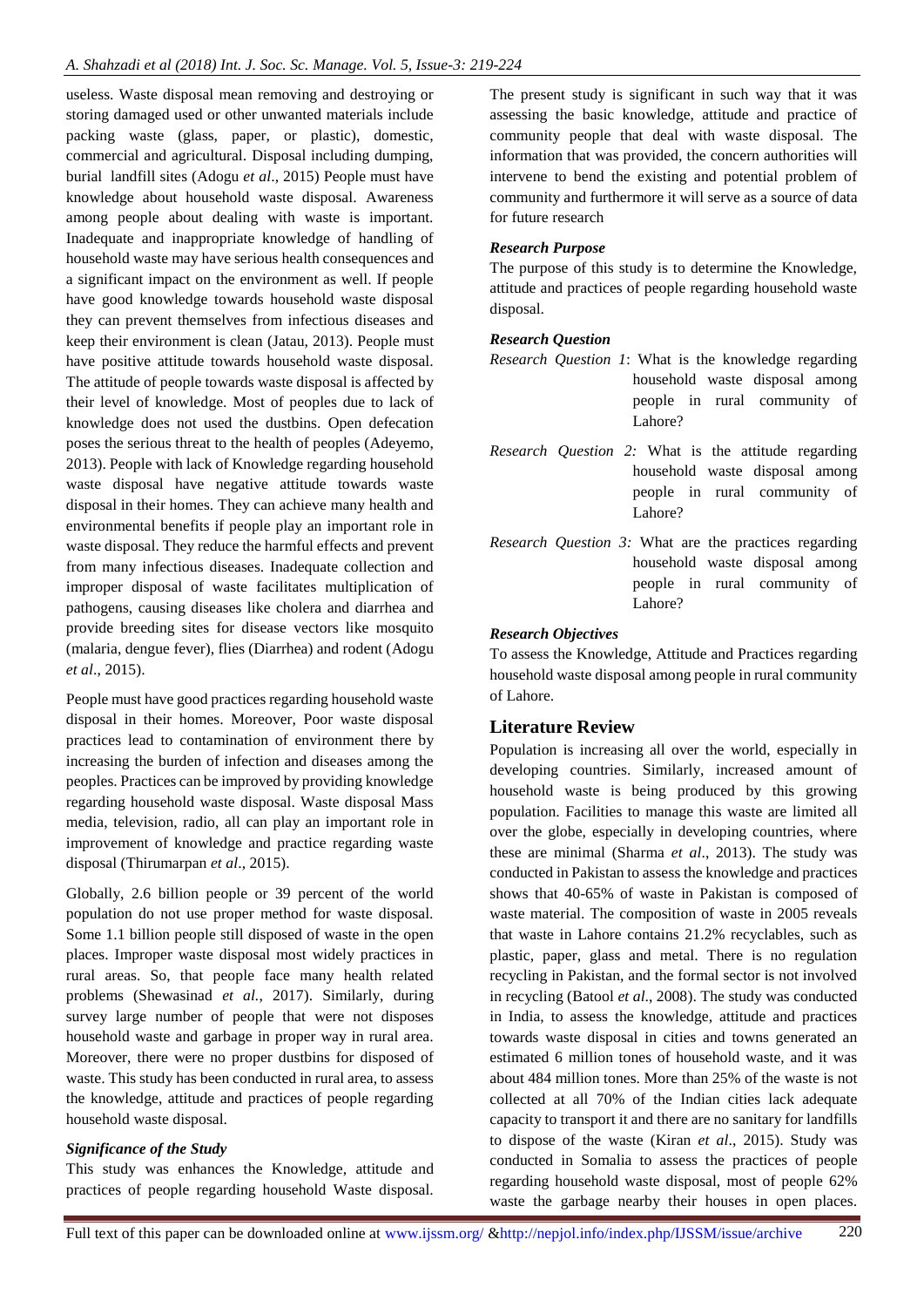However, many people shows poor attitude towards waste disposal. 32% people was known about methods of waste disposal but that have lack of dustbins they were not waste the garbage in a proper way (Azuike *et al*., 2015). Study conducted in Thailand shows that attitude of household people regarding dispose of waste in separate dustbins. (12.2%) people had moderate intention while (10.0%) had low intention to dispose of waste into separate dustbins. Almost (92.2%) people have good practices to dispose of waste in separate dustbins. Study also shows the practices of people living in Thailand approximately (24.73) people dispose of waste in open places and 50% people dispose of waste in separate dustbins (Barloa, Lapie, & de la Cruz).

A study was conducted in Nigeria assess the respondent practice about household waste disposal majority Respondents regarded open dumping as an method (68.9%), only less than half regarded sanitary land fill (41.3%) and incineration (37.4%) as appropriate methods. Though, infection was reported as a result of inappropriate sanitation practices by a majority of the respondents (72.7%), providing a place for criminal hideouts was also reported by as high as 21% of the respondents (Azuike *et al*., 2015). Appropriate waste disposal Generally, a majority of the respondents (60.0%) had an overall moderate level of knowledge about environmental sanitation with only less than one quarter (22.9%) having an overall good level of knowledge (Adogu *et al*., 2015).

#### *Conceptual Framework*

Dr. Nola J. Pender developed the Health Promotion Model (HPM) that is used universally for research, education, and practice. According to this theory health promotion model focuses on helping people achieve higher levels of wellbeing through health promotion strategies like, educate the people, and change their behavior and practices to promote the health. Through this model enhance the Knowledge, attitude and practices of people. Through this model assess the Knowledge and give awareness about different types of waste. Modify the people attitude and thinking regarding waste disposal and can improved the practices about different method of waste disposal.

## **Methodology**

**Setting:** The research has been conducted in homes, a rural area of Lahore, Pakistan.

**Research design:** A Descriptive cross sectional study has been carried out at rural area of Lahore.

**Population:** The study population has female and male of rural area age between 15 to 50 years.

**Sampling:** Data was collected from convenient selected sample of 100 males and females age 15 years to 50 years residents of rural area in Lahore by using a predesigned questionnaire.

Sample size was determined by taking the following assumptions; since there was no previous study in the area, the estimated prevalence rate to be 50%, confidence interval of 95%, margin of error 5%.

Since the study population's number is less than 10,000 and sample size/study population is greater than 0.05 it's calculated by using the following formula with considering adjustment.

Correction formula is used to determine the final sample size. The sample size was 100 of people.

**Research Instrument:** Data was collected by pre-designed well adopted questionnaire, interview technique on different variables household waste, knowledge, attitude and practices.

**Data Gathering Procedure:** Convenience sample Technique has been used to collect data on demographic variables, Knowledge, attitude and practice among peoples of rural area.

**Analysis of Data:** Data analysis was done using SPSS version 21 software. Descriptive statistics has been conducted to obtain frequencies and percentage, proportion tables, Charts, graphs and tables.

**Study Timeline:** Study has been conducted in 4 month duration from Sep 2017 to Jan 2018.

**Ethical Consideration:** Ethical approval was takes from Institutional Review board (IRB) University of Lahore. Approval was takes from stake holders of rural area. Informed Written consent was takes from people of rural area.

# **Results**

## *Profile of the Respondents*

Table 1 indicates that majority (43%) of respondents were 25-34 years of age followed by (25.0%) of 15-25years of age, (23.0%) of 35-44 years, and (9.0%) were 45-54years. majority of respondents were females (75.0%) and (25.0) were male. Regarding education maximum respondents (28.0%) were metric level and minimum (6.0%) were post graduate. (38.0%) were belonged to separate family followed by joint (61.0%). Maximum respondents (53.0%) were females Housewife.

Table 2 reveals the level of knowledge of respondents, Majority of respondents (72.0%) was aware about adverse effects of improper waste removal and (28.0%) respondent was not aware. Most community people (83.0%) were known about more production of waste can harm the environment. Most respondent (40.0%) were disposed of food category and used the burial method for disposed of waste.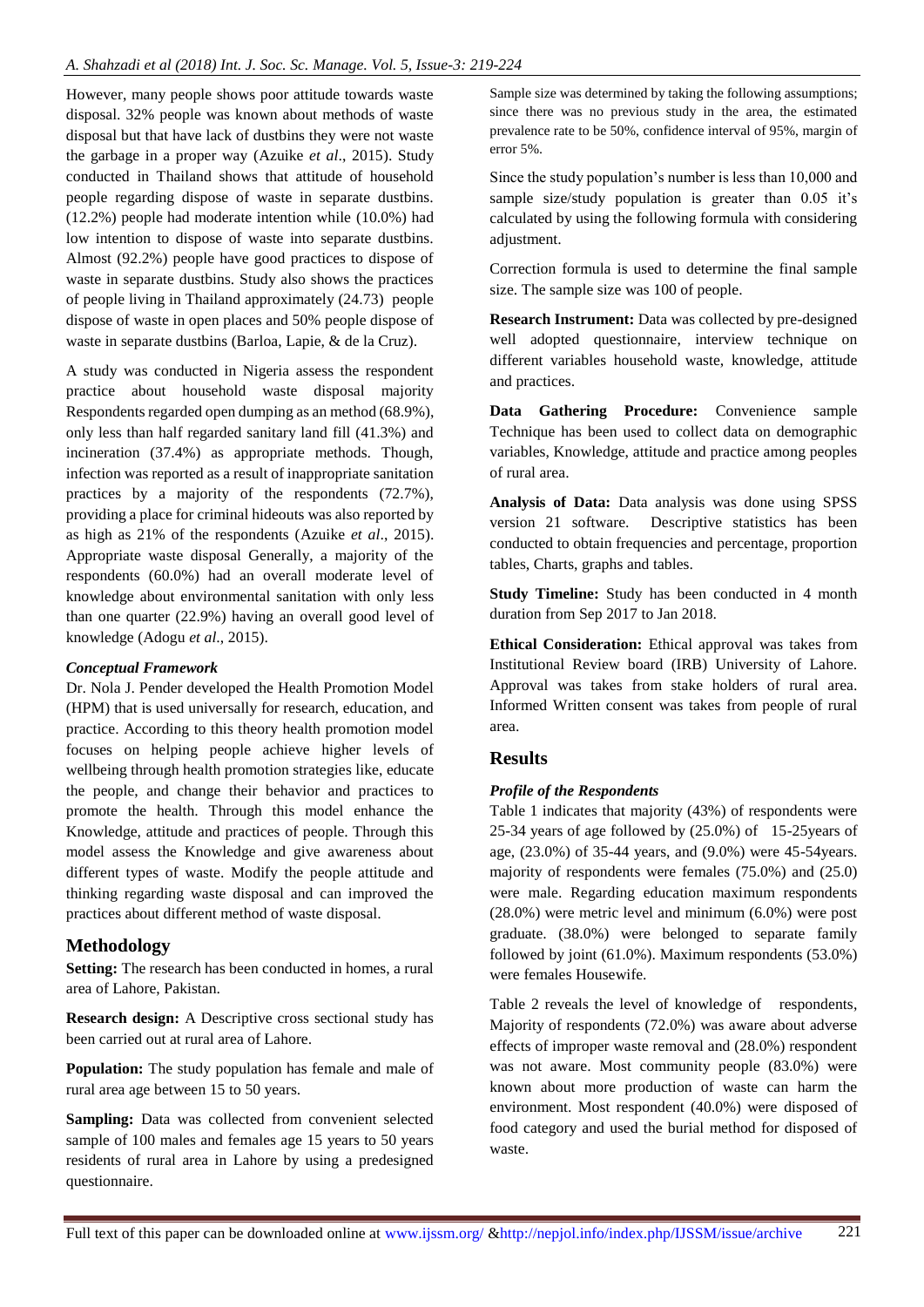|  | A. Shahzadi et al (2018) Int. J. Soc. Sc. Manage. Vol. 5, Issue-3: 219-224 |  |  |  |  |  |  |  |  |  |
|--|----------------------------------------------------------------------------|--|--|--|--|--|--|--|--|--|
|--|----------------------------------------------------------------------------|--|--|--|--|--|--|--|--|--|

| <b>Table</b> | Socio-<br>1:<br>Respondents | Demographic | Characteristics<br>οf |
|--------------|-----------------------------|-------------|-----------------------|
|              | <b>Variables</b>            | Frequency   | Percentage            |
| 1.           | Age of respondent           |             |                       |
|              | 15-25 year                  | 25          | 25.0                  |
|              | 25--34                      | 43          | 43.0                  |
|              | 35-44                       | 23          | 23.0                  |
|              | 45-54                       | 9           | 9.0                   |
|              | Total                       | 100         | 100.0                 |
| 2.           | Gender                      |             |                       |
|              | Female                      | 75          | 75.0                  |
|              | Male                        | 25          | 25.0                  |
|              | Total                       | 100         | 100.0                 |
| 3.           | Family                      |             |                       |
|              | Joint                       | 61          | 61.0                  |
|              | Separate                    | 38          | 38.0                  |
|              | Total                       | 100         | 100.0                 |
| 4.           | Occupation                  |             |                       |
|              | Private job                 | 25          | 25.0                  |
|              | Govt job                    | 21          | 21.0                  |
|              | House wife                  | 53          | 53.0                  |
|              | 5                           | $\,1$       | $1.0\,$               |
|              | Total                       | 100         | 100.0                 |
| 5.           | Education                   |             |                       |
|              | Illiterate                  | 12          | 12.0                  |
|              | Primary                     | 12          | 12.0                  |
|              | Middle                      | 23          | 23.0                  |
|              | Metric                      | 28          | 28.0                  |
|              | Under graduate              | 19          | 19.0                  |
|              | Post graduate               | 6           | 6.0                   |
|              | Total                       | 100         | 100.0                 |
|              |                             |             |                       |

Table 3 Ravels that the Attitude of respondent, Most of community people (50.0%) has no idea of waste disposal. (84.0%) people were thinking that proper waste disposal is important Mostly respondent (95.0%) felt that streets should be clean. But they were not play an important role in household waste disposal.

| Table 2: Respondents' Knowledge on Waste Disposal                           |                  |            |  |  |  |
|-----------------------------------------------------------------------------|------------------|------------|--|--|--|
| <b>Variables</b>                                                            | <b>Frequency</b> | Percentage |  |  |  |
| 1 .Improper waste disposal has adverse effect on environment                |                  |            |  |  |  |
| Wrong                                                                       | 28               | 28.0       |  |  |  |
| Right                                                                       | 72               | 72.0       |  |  |  |
| Total                                                                       | 100              | 100.0      |  |  |  |
| 2. Waste disposal on open Places can have harmful Effect on<br>human health |                  |            |  |  |  |
| Wrong                                                                       | 17               | 17.0       |  |  |  |
| Right                                                                       | 83               | 83.0       |  |  |  |
| Total                                                                       | 100              | 100.0      |  |  |  |
| 3. Method of household Waste disposal                                       |                  |            |  |  |  |
| Deep burial                                                                 | 42               | 42.0       |  |  |  |
| Burning, incarnation                                                        | 35               | 35.0       |  |  |  |
| Sanitary landfill                                                           | 23               | 23.0       |  |  |  |
| Total                                                                       | 100              | 100.0      |  |  |  |
| Table 3: Respondent Attitude on Waste Disposal                              |                  |            |  |  |  |
| <b>Variables</b>                                                            | <b>Frequency</b> | Percentage |  |  |  |
| 1. Do you have an idea of waste disposal?                                   |                  |            |  |  |  |
| Yes                                                                         | 49               | 49.0       |  |  |  |
| No                                                                          | 50               | 50.0       |  |  |  |
| 3                                                                           | 1                | 1.0        |  |  |  |
| Total                                                                       | 100              | 100.0      |  |  |  |

2. Do you think that proper waste disposal is Important?

| Yes   | 84  | 84.0  |
|-------|-----|-------|
| No    | 16  | 16.0  |
| Total | 100 | 100.0 |

3. Do you feel streets should be clean and free of waste?

| No<br>5<br>Total<br>100 | 5.0<br>100.0 |
|-------------------------|--------------|

Table 4 reveals the level of practice of respondents. Majority of respondents i.e. (39.0%) reported that they generate 3 bags of garbage per week .Most of them (58.0%) responded they were not using bins for waste collection or disposal .Only (41.0%) of respondent were using bins for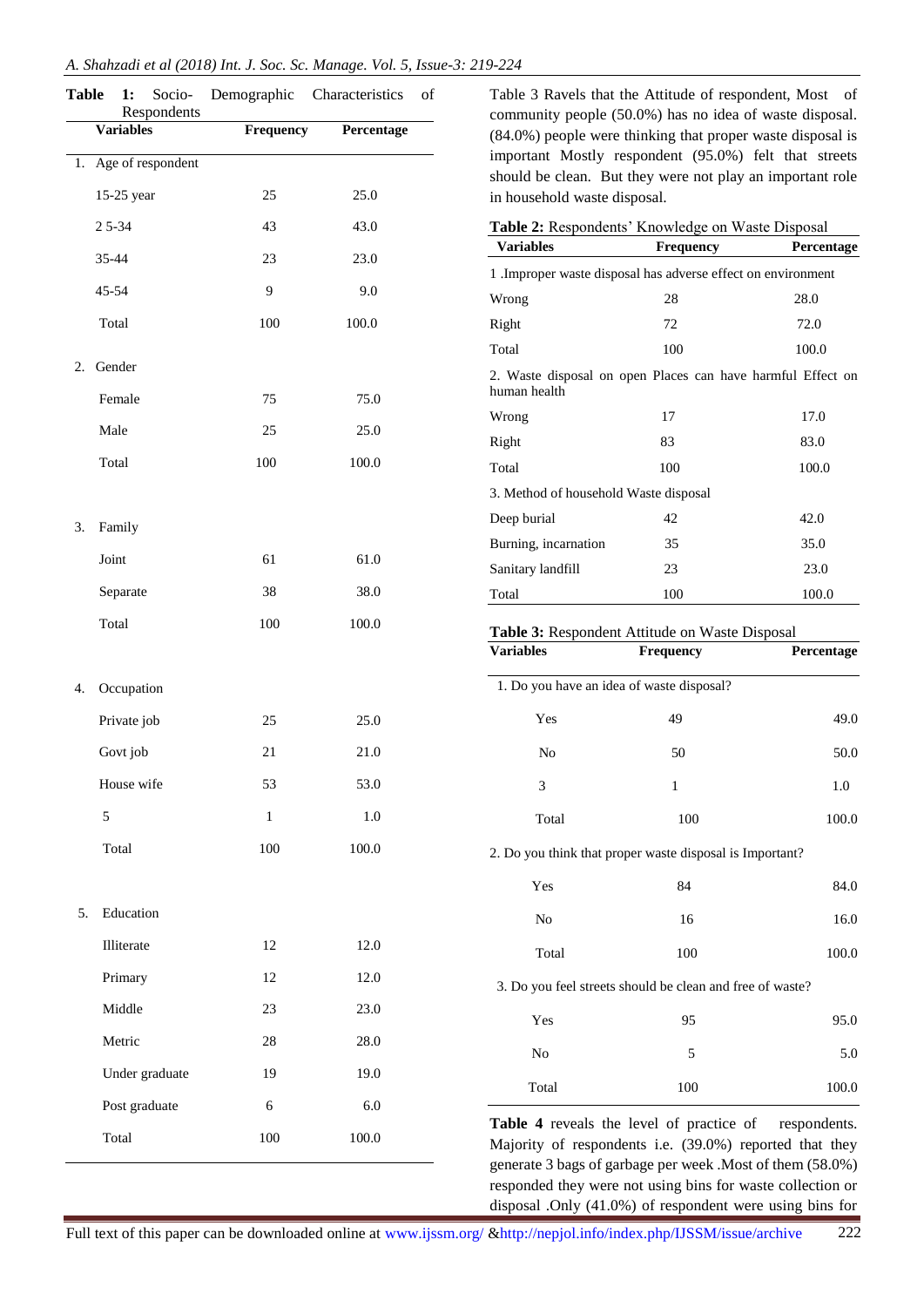waste collection. Majority of respondents (44.0%) reported that there were not available bins for waste collection. Majority of respondent (42.0%) were using method of waste disposal thrown on open places. Only 24.0% people were using the burning method for disposed of waste

| <b>Variables</b>           | Frequency | Percentage |  |  |
|----------------------------|-----------|------------|--|--|
| 1. Garbage generate per    |           |            |  |  |
| week                       |           |            |  |  |
| 1 bag                      | 4         | 4.0        |  |  |
| 2 bags                     | 22        | 22.0       |  |  |
| 3 bags                     | 39        | 39.0       |  |  |
| More than 4 bags           | 35        | 5.0        |  |  |
| Total                      | 100       | 100.0      |  |  |
| 2. Different bins used for |           |            |  |  |
| waste disposal             |           |            |  |  |
| Yes                        | 41        | 41.0       |  |  |
| N <sub>o</sub>             | 58        | 58.0       |  |  |
| Total                      | 100       | 100.0      |  |  |
| 3. Number of bins for      |           |            |  |  |
| waste disposal             |           |            |  |  |
| One                        | 28        | 28.0       |  |  |
| Two                        | 28        | 28.0       |  |  |
| No used                    | 44        | 44.0       |  |  |
| Total                      | 100       | 100.0      |  |  |
| 4. Waste disposal method   |           |            |  |  |
| Decomposed                 | 34        | 34.0       |  |  |
| <b>Burning</b>             | 24        | 24.0       |  |  |
| Thrown on open places      | 42        | 42.0       |  |  |
| Total                      | 100       | 100.0      |  |  |

## **Discussion**

The study was done in rural area of Lahore, in our study indicates that majority (43%) of respondents was 25-34 years of age, and minority (9.0%) was 45-54 years. Majority of respondents were females (75.0%) and (25.0) were male. (38.0%) were belonged to separate family and maximum

(61.0%) belongs to joint family. Maximum respondents (53.0%) were female's homemaker. In our study regarding education maximum respondents (28.0%) were metric level and minimum (6.0%) were postgraduates and (12.0%) were illiterate.

In a similar study done in Kumar Bangalore it was found that 38.3% had studied up to secondary school 28.0% had studied up to primary school and 4.0% were illiterate. In the present study to assess the knowledge, Attitude and practices of community people regarding waste disposal. Majority of respondents (72.0%) was aware about adverse effects of improper waste removal and (28.0%) respondent was not aware. Study was conducted in South Africa reported that (80.0%) of community people have the knowledge about household waste disposal and aware about adverse effects of improper waste disposal. Most community people (83.0%) were known about more production of waste can harm the environment. Most respondent (40.0%) were disposed of food category and used the burial method for disposed of waste (Adogu *et al*, 2015). In our study Attitude of most community people (50.0%) have no idea of waste disposal. (84.0%) people were thinking that proper waste disposal is important. Most respondent (95.0%) felt that streets should be clean. Most respondent (71.0%) were know that improper waste disposal can affect the human's life. But they were not play an important role in household waste disposal.

The study was conducted in Malaysia showed that students 65.9% have negative attitude towards household waste disposal. In present study practices of community peoples Majority of respondents i.e. (39.0%) reported that they generate 3 bags of garbage per week .Most of them (58.0%) responded they were not using bins for waste collection or disposal. Majority of respondents (44.0%) reported that there were not available bins for waste collection. Majority of respondent (42.0%) were using method of waste disposal thrown on open places. Study conducted in Thailand shows that (71.8%) people dispose of waste in separate dustbins. (12.2%) people had moderate intention while (10.0%) had low intention to dispose of waste into separate dustbins. Almost (92.2%) people have good practices to dispose of waste in separate dustbins. Study also shows the practices of people living in Thailand approximately (24.73) people dispose of waste in open places and 50% people dispose of waste in separate dustbins (Moshoette & Oladele, 2013).

In our study majority of respondents (44.0%) reported that there were not available bins for waste collection. Majority of respondent (42.0%) were using method of waste disposal thrown on open places. Only 24.0% people were using the burning method for disposed of waste. A study was done in india to observe the practices regarding waste disposal, shows that 32% burn the garbage nearby their homes and 27% waste the garbage in open places. This study shows